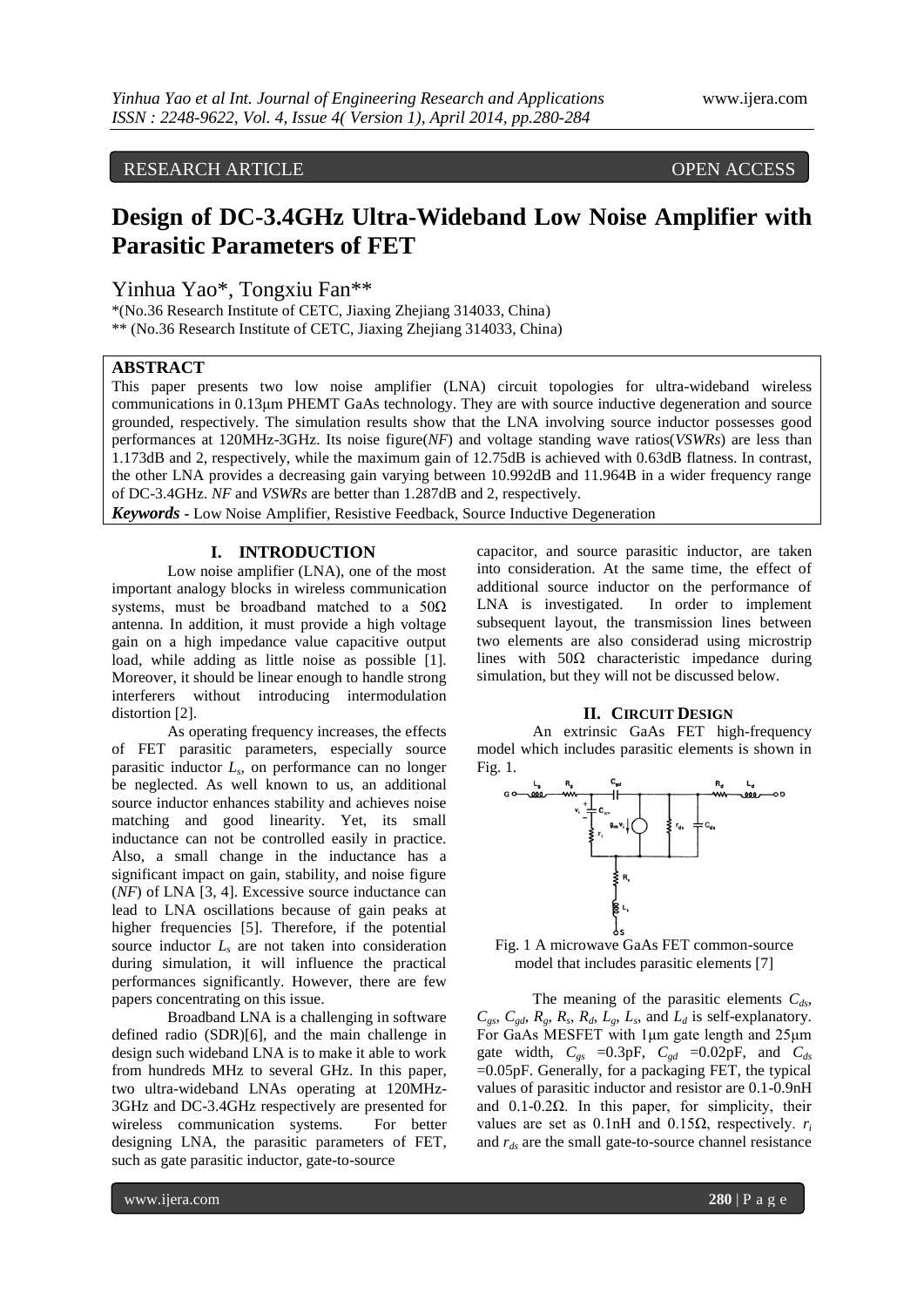and the big drain-to-source channel resistance, respectively, which can be neglected.

The LNA design is based on CGY2105XHV (OMMIC Co., Ltd.), which is an extremely low noise figure amplifier with linearity suitable for applications from 500MHz to 4000MHz. The MMIC is manufactured using OMMIC's qualified 0.13μm PHEMT GaAs D01PH technology. The LNA is designed and simulated on Rogers 4003C dielectric substrate having a permittivity of 3.38, a thickness of 0.508 mm, and a loss of less than 0.0027.

#### **2.1 LNA with source inductive degeneration**

Fig. 2 shows the proposed common source LNA circuit topology with source degeneration inductor. The small inductor  $L_{s1}$  with an inductance of *L* nH, which can be replaced by a high impedance microstrip line with a length of *l* mm according to the following formula:

$$
l = \frac{11.81L}{Z_0\sqrt{\varepsilon_r}}\tag{1}
$$

where  $Z_0$  is the characteristic impedance of the microstrip line, and  $\varepsilon_r$  is the relative permittivity of the layout. The use of an inductive line with a high  $Z_0$ and short length achieves a good approximation of a lumped inductor [8].



Fig. 2 LNA with source degeneration inductor

Referring to the given circuit in manual, bias circuit is designed. The LNA is biased at  $V_{DS}$ =3V and  $I_{DS}$ =50mA with supply voltage  $V_{DD}$  of +5V and  $V_{GG}$ of -0.58V. Shunt RC filter is introduced in the gate to improve the low-frequency stability of amplifier. In order to decrease its effect on *NF*, stable network should be connected to the drain of FET rather than to the gate [9]. The separation of RF signals from DC bias conditions is achieved through so-called radio frequency coils (RFCs).

For wideband LNA, input matching topologies include resistive termination, common gate, and resistive shunt-feedback. Since the input of a CS MOS device is primarily capacitive, we can terminate the input with a resistor  $R<sub>1</sub>$ . Although greatly degrading the *NF* due to adding its own noise and dropping the gain, resistive termination provides a good power matching [1]. Neutralization cancels

signal flowing through *Cgd* by adding a shunt negative feedback path consisting of a resistor *R<sup>f</sup>* , a capacitor  $C_f$ , and an inductor  $L_f$  [10]. In addition, good gain flatness can be achieved easily in a wide bandwidth through introducing  $R_f$  in the feedback [7]. Furthermore, the feedback path also enhances the stability of amplifier to some degree. *L<sup>f</sup>* lessens lowfrequency gain, increases high-frequency gain, broadens waveband, and degrades the effect of transistor parameters on the amplifier [11].

When the GaAs FET is unconditionally stable in the frequency range of interest, the feedback capacitance  $C_{gd}$  is very small and can be neglected. For simplicity, the effects of feedback path on the input and output impedances are ignored. And considering that inductors  $L_{gl}$  and  $L_{sl}$  are ideal, it is easy to show the input impedance of the LNA given by [7]:

$$
Z_{in} = j\omega(L_{g1+}L_g + L_s + L_{s1}) + \frac{g_m + R_s}{j\omega C_{gs}}
$$
  
+  $R_s + R_g + \frac{g_m(L_s + L_{s1})}{C_{gs}}$  (2)

The source impedance is expressed as:

$$
Z_{Source} = \frac{R_0}{1 + R_0 / R_1} - j \frac{1}{\omega C_{in}} \tag{3}
$$

*R<sup>0</sup>* is the signal source impedance, usually 50Ω. In order to realize input matching, namely  $Z_{Source} = Z_{in}^{*}$ , the values of  $L_{s1}$ ,  $R_{I}$ ,  $C_{in}$ , and  $L_{g1}$ are optimized and tuned. The output impedance of the LNA is:

$$
Z_{out} \approx [j(\omega L_{s1} + \omega L_{s} + \omega L_{d} - \frac{1}{\omega C_{out}} - \frac{1}{\omega C_{ds}}) + R_{s} + R_{d} + R_{4}]||R_{5}
$$
\n
$$
(4)
$$

Due to  $R_s + R_d \le R_4$  and the dominant  $1/(\omega C_{out})$  of terms in the parenthesis at DC-3.4GHz, the output impedance can be simplified as:

$$
Z_{out} \approx \frac{R_5}{1 + (\omega C_{out})^2 (R_4 + R_5)^2} [j\omega C_{out} R_5 + 1
$$
  
+ (\omega C\_{out})^2 (R\_4^2 + R\_4 R\_5)] (5)

When 
$$
(\omega C_{out})^2 (R_4 + R_5)^2 > 1
$$
 and

 $(\omega C_{out})^2 (R_4^2 + R_4 R_5) > 1$ , which can be satisfied easily by increasing the value of *Cout*, the output impedance can be further simplified as:

$$
Z_{out} \approx j \frac{R_S^2}{\omega C_{out} (R_4 + R_5)^2} + \frac{R_4 R_5}{R_4 + R_5}
$$
(6)

A good output matching and the maximum gain is achieved when  $R_4R_5/(R_4+R_5)$  approaches  $R_L$ (load impedance, usually  $50\Omega$ ).

Noises from  $R_4$  and  $R_5$  are attenuated by the LNA gain. Thus, the extrinsic noise sources are mainly associated with  $R_I$  and  $R_f$ , the increase in which will enhance the *NF*. In addition, the conditions of  $\text{Re}(Z_{in}+Z_{source})>0$  and  $\text{Re}(Z_{out}+R_L)>0$  are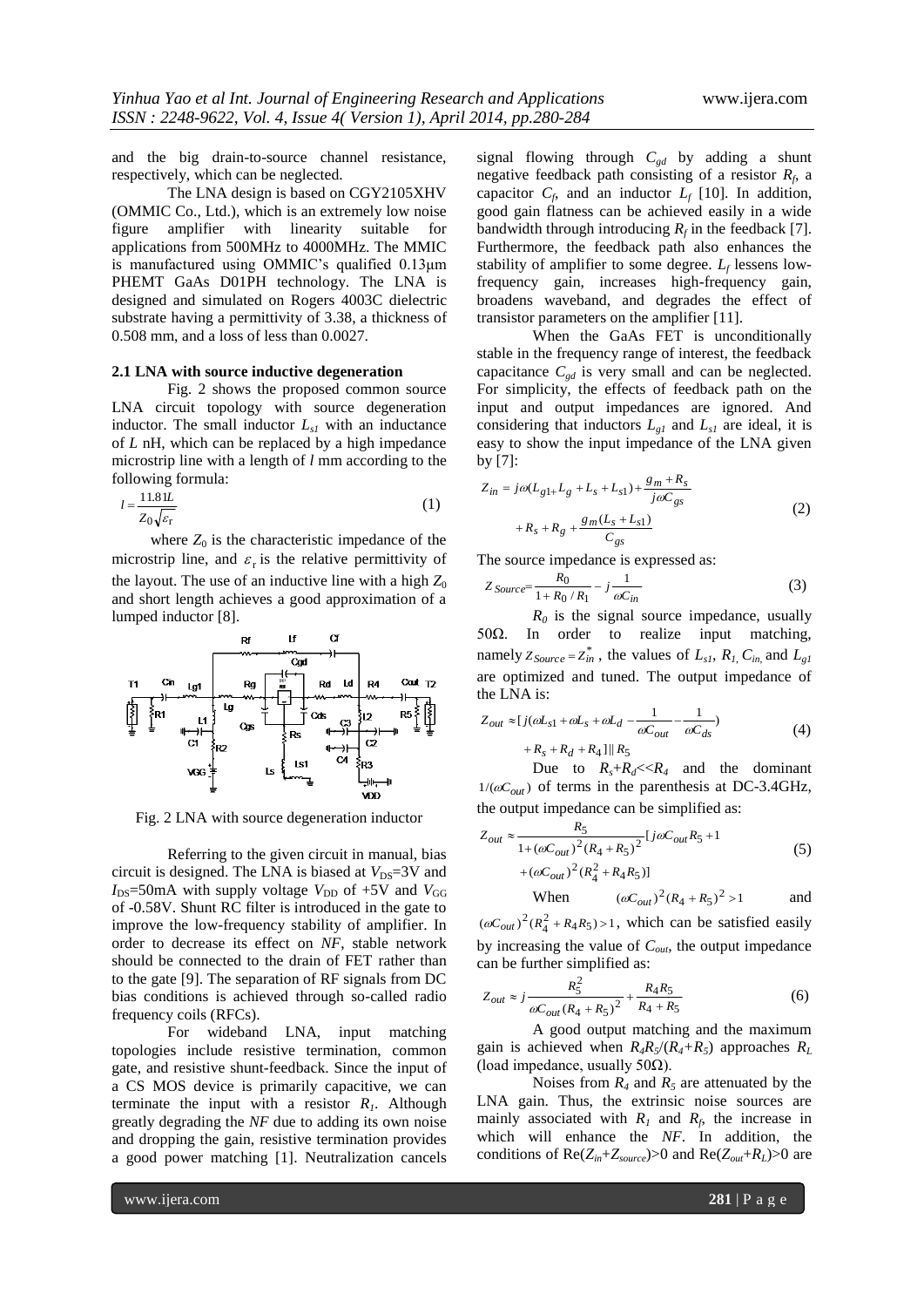met, which ensure the unconditional stability of the LNA[11].

#### **2.2 LNA with source grounded**

The other LNA schematic with source grounded is shown in Fig. 3. Besides the same bias circuit omitted here, this LNA has similar *L*-type matching networks to the former one. What is the biggest difference between two LNA circuit topologies is the source grounded directly of this LNA, and  $L_{s1}$  is replaced by  $L_3$ . Similarly, the input and output impedances of the LNA are written as:

$$
Z_{in} = j\omega(L_{g1+}L_g + L_s) + \frac{g_m + R_s}{j\omega C_{gs}} + R_s + R_g + \frac{g_m L_s}{C_{gs}} \tag{7}
$$

$$
Z_{out} \approx [j(\omega L_s + \omega L_d + \omega L_3 - \frac{1}{\omega C_{out}} - \frac{1}{\omega C_{ds}})
$$
(8)



Fig. 3 LNA with source grounded directly

The equation (6) still holds here when the hypotheses stated above are satisfied. The source impedance of this LNA can also be expressed by equation (3). Comparing the formulae of  $Z_{in}$  and  $Z_{Source}$  of two LNAs, it is noted that  $R_I$  in this LNA should be larger to reach the input matching. However, an increasing  $R_1$  brings about the negative results as stated above. Seen from formulae (7) and (8), the input and output impedances are independent each other, as a result of which, better *VSWRs* representing impedance matchings can be obtained in this LNA. In the process of design, it is found that a small change in the values of parasitic parameters except for *L<sup>s</sup>* has ignorable effects on the performances. This is in good agreement with the statement in Introduction Section, and it can be understood easily from equations (2) and (4) that  $L<sub>s</sub>$ affects both the input and output impedances. Besides, this LNA is also unconditionally stable due to  $\text{Re}(Z_{in} + Z_{source})$  and  $\text{Re}(Z_{out} + R_L)$  above 0.

#### **III. SIMULATION RESULTS**

Fig. 4 illustrates the simulation results of LNA with source inductive degeneration. It can be seen from Fig. 4(a) that the LNA is unconditionally stable in full waveband (DC-20GHz), which is consistent with analysis before. Seen from Fig. 4(b), output voltage standing wave ratio (*VSWR2*) is below

2 at the frequencies between 10MHz and 4GHz, while input *VSWR1* increases to 2.022 when the frequency decreases to 120MHz from 4GHz. And the good *VSWR1* and *VSWR2* are hardly obtained simultaneously at frequencies lower than 120MHz. The reason is attributed to the effect of *Ls1* and inherent *L<sup>s</sup>* . Based on the relationship between *VSWR1* and input reflection coefficient  $(S_{11})$ ,  $S_{11}$  is below -9.4dB. Fig. 4(c) shows that the maximum forward gain  $S_{21}$  is 12.755dB, and the minimum value is 12.126dB over the frequency band of 30MHz-3GHz. *NF* less than 1.173dB also meets the specified requirement across the desired frequency range.



Fig. 4 Simulation results of LNA with source inductive degeneration (a) stability factor (b) *VSWRs* (c) *S<sup>21</sup>* and *NF*

The simulation results of LNA with source grounded are depicted in Fig. 5. The LNA is also unconditionally stable, with a higher stability factor. In contrast, the LNA shows a little degraded but still satisfied performance even at the frequency lessening to 10MHz and climbing to 3.4GHz. The gain decreases by about 0.8dB, varying between 10.992dB and 11.964dB. *NF* is below 1.287dB over the target bandwidth and it is a reasonably good noise performance for UWB applications. The relatively smaller gain and higher *NF* can be explained by the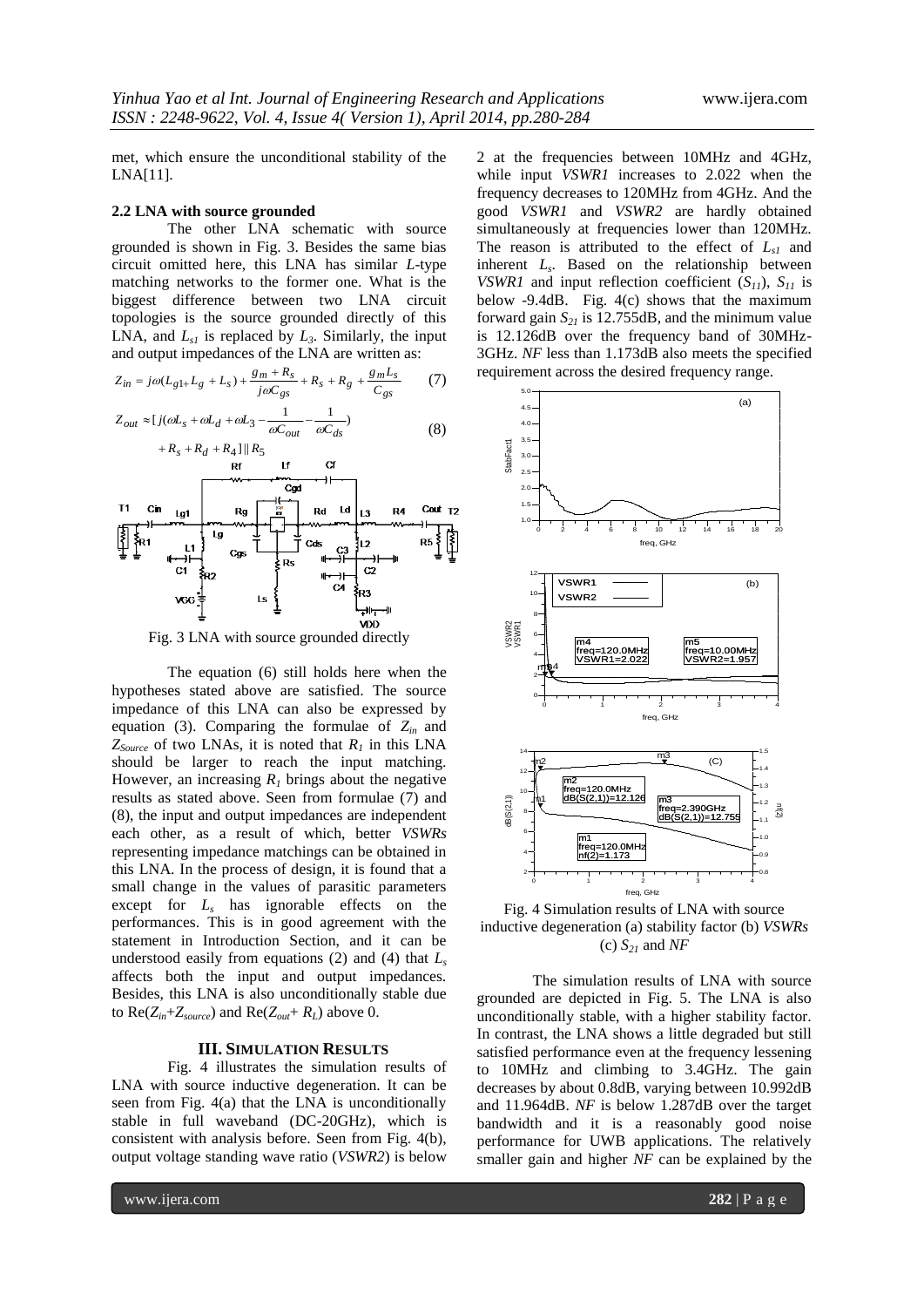larger *R1*. Moreover, *VSWRs* are not more than 2 in the frequency range of 10MHz-3.4GHz. According to the value of *VSWR1*, *S<sup>11</sup>* is below -10dB. The curve of *VSWR2* is similar to the former one, which is ascribed to the same approximated output impedance. Table.1 summarizes the performance of the LNA along with results from recently published papers.



Fig. 4 Simulation results of LNA with source grounded directly (a) stability factor (b) *VSWRs* (c) *S<sup>21</sup>* and *NF*

| Table 1 Performance summary of published CMOS |  |
|-----------------------------------------------|--|
|-----------------------------------------------|--|

| <b>LNAs</b> |            |          |               |             |            |  |
|-------------|------------|----------|---------------|-------------|------------|--|
|             | <b>BW</b>  | $S_{21}$ | $S_{11}$      | NF          | Topology   |  |
|             | (GHz)      | (dB)     | (dB)          | (dB)        |            |  |
| [6]         | $0.1 -$    | 22       | $\leftarrow$  | $2 - 2.4$   | Feedback   |  |
|             | 2.5        |          | 10            |             |            |  |
| $[12]$      | $0.5 - 7$  | 22       | $\epsilon$ -9 | $2.3 - 2.9$ | Feedback   |  |
| $[13]$      | DC-        | 13.2     | $\epsilon$ -8 | 5.6         | Feedback   |  |
|             | 11.5       |          |               |             |            |  |
| [14]        | $3.1 -$    | $13.7 -$ | $\lt$ -       | $2.1 - 2.8$ | Feedback   |  |
|             | 10.6       | 16.5     | 10            |             |            |  |
| $[15]$      | $0.6 - 6$  | 17       | $\lt$ -       | $2.3 -$     | noise-     |  |
|             |            |          | 10            | 2.96        | cancelling |  |
| This        | $0.12 - 3$ | >12      | $\leftarrow$  | < 1.173     | Feedback   |  |
| work        |            |          | 9.4           |             |            |  |
| This        | DC-        | >11      | $\leftarrow$  | < 1.287     | Feedback   |  |
| work        | 3.4        |          | 10.8          |             |            |  |

#### **IV. CONCLUSION**

This paper investigates the effects of source inductive degeneration on the performance of LNA, which involves parasitic parameters. The source parasitic inductor has a significant influence on the input and output impedances. In the 120MHz-3GHz band, the LNA with source inductor has a maximum gain of 12.755dB with a gain flatness of 0.63dB, a noise figure less than 1.173dB, and *VSWRs* below 2. In contrast, the other LNA with source grounded achieves reasonably acceptable performances in a wider frequency range of DC-3.4GHz. A decreasing gain of 11.964dB with a variation of 0.972dB is obtained, while the noise figure is no more than 1.287dB. Besides, the LNA accomplishes better input and output matchings, and *VSWRs* are smaller than 2. Compared with results published in previous studies, much lower noise figures are provided in this paper. Such LNAs can find wide application in software defined radio, receiver front-end, and other wireless communication systems.

#### **REFERENCES**

- [1] M. Battista, J. Gaubert, A. Fanei, Y. Bachelet, M. Egels, Bourdel, H. Barthélémy, and G. Bas, Design and implementation of ultra-wide-band CMOS LC filter LNA for carrier less impulse radio receivers, *Analog Integrated Circuits and Signal Processing, 65(3)*, 379- 388.
- [2] S. Andersson, *Multiband LNA Design and RF-Sampling Front-Ends for Flexible Wireless Receivers*, master diss., Linköping University, Sweden, 2006.
- [3] B. M. Liu, C. H. Wang, M. L. Ma, and S. Q. Guo, An ultra-low-voltage and ultra-lowpower 2.4GHz LNA design, *Radioengineering, 18(4)*, 2009, 527.
- [4] R. C. Liu, C. R. Lee, H. Wang, and C. K. Wang, A 5.8GHz two-stage high-linearity low voltage low noise amplifier in a 0.35μm CMOS Technology, *Proc. IEEE Radio Frequency Integrated Circuit Symposium*, Seattle, WA, USA, 2002, 221-224.
- [5] A. P. Adsul and S. K. Bodhe, Performance Evaluation of Different LNA's having Noise Cancellation and Phase Linearity Characteristics for IR-UWB Systems, *International Journal of Engineering and Technology, 3(6)*, 2011-2012, 419-428.
- [6] M. Ingels, C. Soens, J. Craninckx, V. Giannini, T.Kim, B. Debbaillie, M. Libois, M. Goffoul, and J. V. Driessche, A CMOS 100MHz to 6GHz software defined ratio analog front-end with integrated pre-power amplifier, *Proc. 33rd European [Solid State](http://ieeexplore.ieee.org/xpl/mostRecentIssue.jsp?punumber=4430236)*

www.ijera.com **283** | P a g e